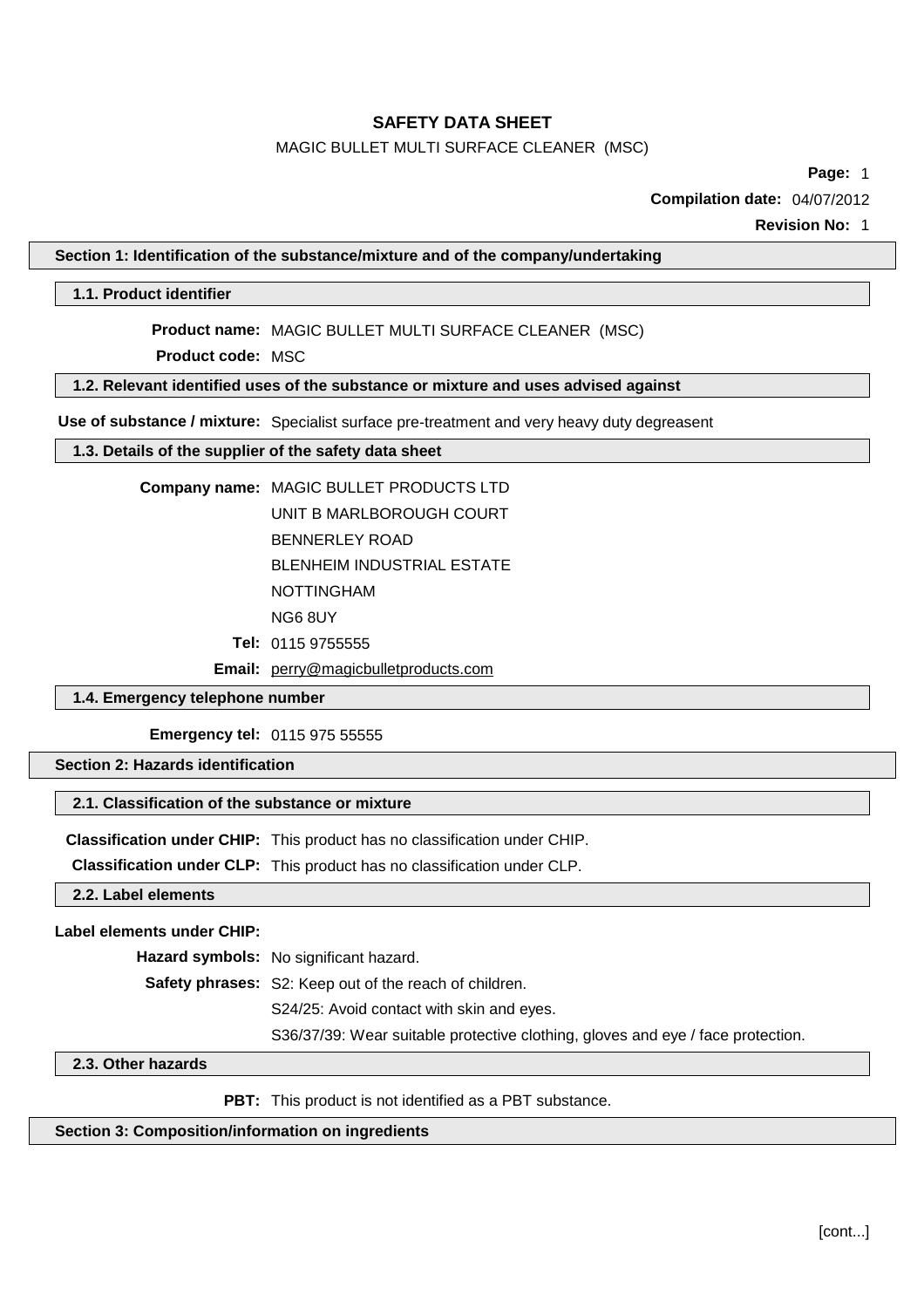# MAGIC BULLET MULTI SURFACE CLEANER (MSC)

**Page:** 2

## **3.2. Mixtures**

#### **Hazardous ingredients:**

# ISOTRIDECANOL ETHOXYLATE

| <b>EINECS</b> | CAS        | <b>CHIP Classification</b> | <b>CLP Classification</b> |      |
|---------------|------------|----------------------------|---------------------------|------|
|               | 24938-91-8 | Xn:<br>R <sub>22</sub>     | $\overline{\phantom{a}}$  | 1-5% |

**Contains:** Nonionic surfactant <5%w/w

Less than 5% Anionic surfactants

#### **Section 4: First aid measures**

### **4.1. Description of first aid measures**

**Skin contact:** Wash immediately with plenty of soap and water.

**Eye contact:** Bathe the eye with running water for 15 minutes.

**Ingestion:** Wash out mouth with water.

**Inhalation:** Consult a doctor.

### **4.2. Most important symptoms and effects, both acute and delayed**

**Skin contact:** There may be mild irritation at the site of contact.

**Eye contact:** There may be irritation and redness.

**Ingestion:** There may be irritation of the throat.

**Inhalation:** There may be irritation of the throat with a feeling of tightness in the chest.

**4.3. Indication of any immediate medical attention and special treatment needed**

**Immediate / special treatment:** Not applicable.

# **Section 5: Fire-fighting measures**

#### **5.1. Extinguishing media**

**Extinguishing media:** Suitable extinguishing media for the surrounding fire should be used.

## **5.2. Special hazards arising from the substance or mixture**

**Exposure hazards:** In combustion emits toxic fumes.

**5.3. Advice for fire-fighters**

**Advice for fire-fighters:** Wear self-contained breathing apparatus. Wear protective clothing to prevent

contact with skin and eyes.

**Section 6: Accidental release measures**

# **6.1. Personal precautions, protective equipment and emergency procedures**

**Personal precautions:** Refer to section 8 of SDS for personal protection details.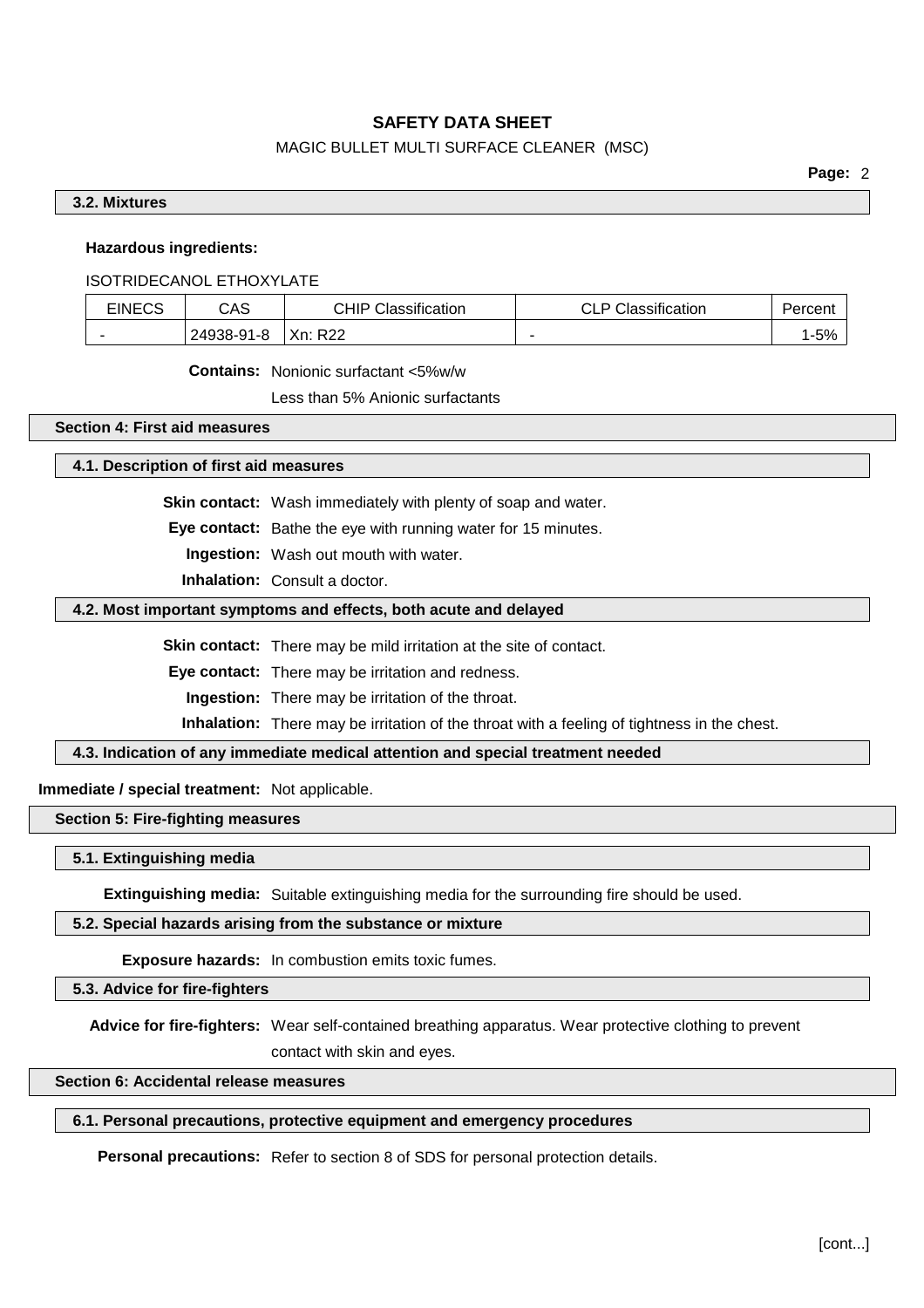### MAGIC BULLET MULTI SURFACE CLEANER (MSC)

**Page:** 3

#### **6.2. Environmental precautions**

**Environmental precautions:** Do not discharge into drains or rivers.

# **6.3. Methods and material for containment and cleaning up**

**Clean-up procedures:** Wash the spillage site with large amounts of water.

# **6.4. Reference to other sections**

**Reference to other sections:** Refer to section 8 of SDS.

**Section 7: Handling and storage**

#### **7.1. Precautions for safe handling**

**Handling requirements:** Avoid the formation or spread of dust in the air.

#### **7.2. Conditions for safe storage, including any incompatibilities**

**Storage conditions:** Store in cool, well ventilated area.

**7.3. Specific end use(s)**

**Specific end use(s):** No data available.

#### **Section 8: Exposure controls/personal protection**

#### **8.1. Control parameters**

**Workplace exposure limits:** No data available.

**8.1. DNEL/PNEC Values**

**DNEL / PNEC** No data available.

#### **8.2. Exposure controls**

**Engineering measures:** Ensure there is sufficient ventilation of the area.

**Respiratory protection:** Respiratory protective device with particle filter. **Hand protection:** Protective gloves.

**Eye protection:** Safety glasses. Ensure eye bath is to hand.

**Skin protection:** Protective clothing.

# **Section 9: Physical and chemical properties**

## **9.1. Information on basic physical and chemical properties**

| <b>State: Liquid</b>                |                           |            |        |
|-------------------------------------|---------------------------|------------|--------|
|                                     | <b>Colour: Colourless</b> |            |        |
|                                     | <b>Odour: Odourless</b>   |            |        |
| Evaporation rate: Negligible        |                           |            |        |
| <b>Solubility in water: Soluble</b> |                           |            |        |
|                                     | Viscosity: Non-viscous    |            |        |
| Boiling point/range°C: 100          |                           | pH: 9.5-10 |        |
| VOC $g/l: 85g/l$                    |                           |            | [cont] |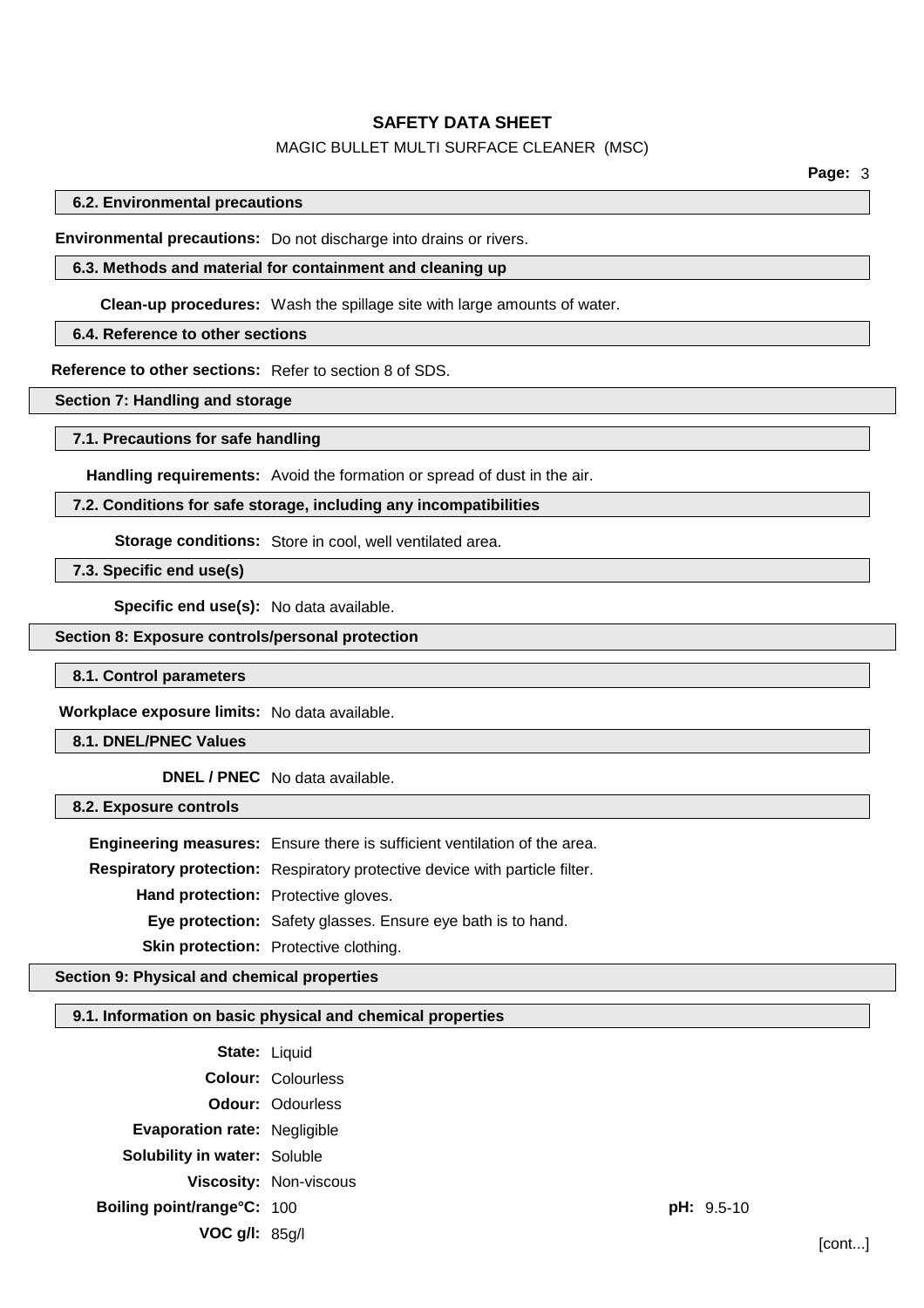### MAGIC BULLET MULTI SURFACE CLEANER (MSC)

## **9.2. Other information**

**Other information:** No data available.

### **Section 10: Stability and reactivity**

#### **10.1. Reactivity**

**Reactivity:** Stable under recommended transport or storage conditions.

#### **10.2. Chemical stability**

**Chemical stability:** Stable under normal conditions.

#### **10.3. Possibility of hazardous reactions**

**Hazardous reactions:** Hazardous reactions will not occur under normal transport or storage conditions.

Decomposition may occur on exposure to conditions or materials listed below.

### **10.4. Conditions to avoid**

**Conditions to avoid:** Heat.

**10.5. Incompatible materials**

**Materials to avoid:** Strong oxidising agents. Strong acids.

# **10.6. Hazardous decomposition products**

**Haz. decomp. products:** In combustion emits toxic fumes.

#### **Section 11: Toxicological information**

#### **11.1. Information on toxicological effects**

**Toxicity values:** No data available.

### **Symptoms / routes of exposure**

**Skin contact:** There may be mild irritation at the site of contact.

**Eye contact:** There may be irritation and redness.

**Ingestion:** There may be irritation of the throat.

**Inhalation:** There may be irritation of the throat with a feeling of tightness in the chest.

# **Section 12: Ecological information**

**12.1. Toxicity**

**Ecotoxicity values:** No data available.

#### **12.2. Persistence and degradability**

**Persistence and degradability:** Biodegradable.

## **12.3. Bioaccumulative potential**

**Bioaccumulative potential:** No bioaccumulation potential.